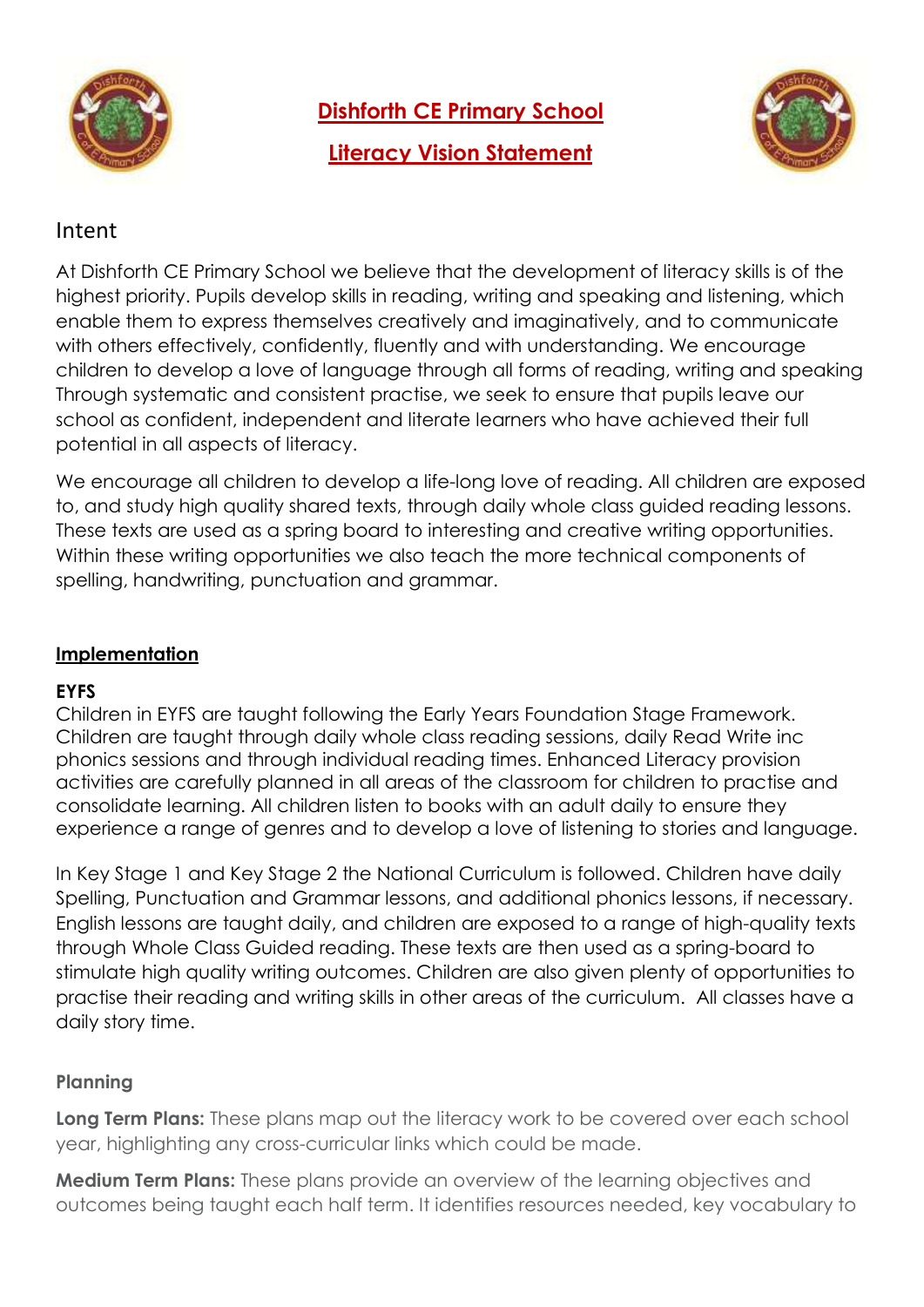be taught and how the learning objective will be successfully taught to all pupils in each lesson.

**Weekly Lesson Plans:** These plans give detailed information about how each week's lessons will be sequenced and taught. The Learning Intention for each lesson is included and the adult input/activities are noted. These short-term plans identify resources and appropriate differentiation. They also indicate key questions and vocabulary.

At Dishforth CE Primary School, we base our planning on the following structure:

- Reading and responding
- Analysing text
- Planning writing
- Writing and composition
- Reviewing and editing

### **Resources**

- Each class has a range of resources to support learning. These are easily accessible for the children so that they can lead their own learning**.**
- EYFS and KS1 have Reading Scheme books accessible in their classroom KS2 Reading Scheme books are found in the shared area.
- Read Write Inc Phonics materials are stored in EYFS
- In KS1 and KS2 No- Nonsense Spelling and No- Nonsense Grammar are used.
- A range of ICT software to support learning including Clicker 7 to support composition and sentence structure.
- Whole class sets of books available for whole class reading.

## **Assessment**

Assessment in English takes place throughout lessons. Teachers listen carefully, observe, ask questions and review learning undertaken as part of their independent task. Within lessons, teachers are quick to identify any child who may need further support to develop the skills and knowledge necessary to achieve the lesson's learning objective. Misconceptions are identified and addressed rapidly to ensure children made good progress. Teachers have a good understanding in the progression of skills and knowledge in English and can use this knowledge confidently to extend and challenge high attaining pupils.

# **EYFS**

Assessment of children's progress to the Early Learning Goal in reading and writing is made termly and is regularly reviewed and next steps are identified. Attainment is noted using photographs and observational notes. Progress is recorded in each child's Learning Journey and the next steps to be taken are identified. Statutory assessments are made at the end of EYFS.

# **Key Stage 1&2**

Formative assessments are made during each English lesson. Teachers review children's learning against the lesson's learning objective using evidence from questioning, observations and children's independent learning task. This formative assessment is used